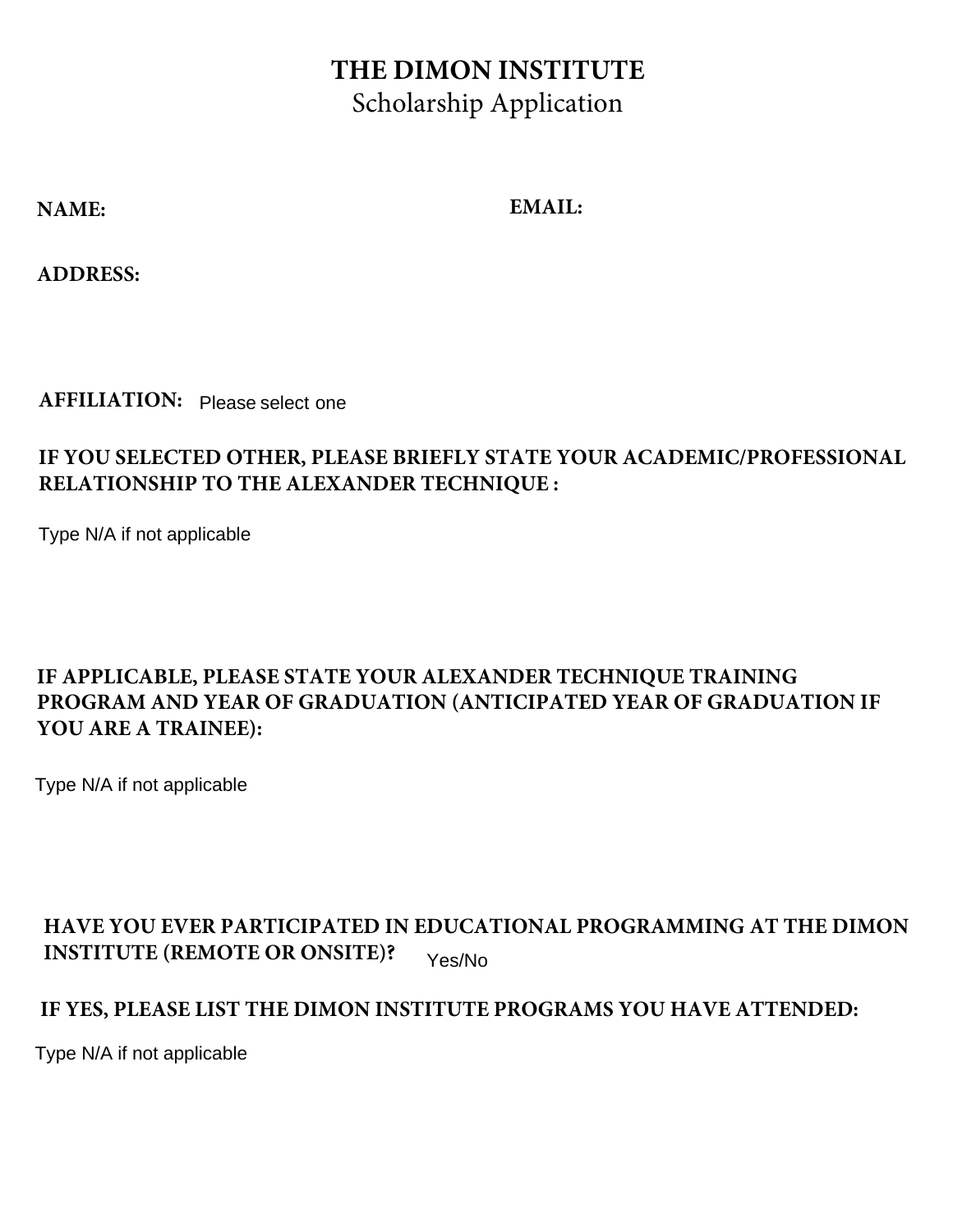### **THE DIMON INSTITUTE** Scholarship Application

**I AM APPLYING FOR A** Please select one

#### **IF YOU ARE APPLYING FOR A PARTIAL SCHOLARSHIP, PLEASE STATE THE AMOUNT OF MONEY YOU CAN CONTRIBUTE TO TUITION AT THIS TIME:**

Type N/A if not applicable

*Please note that there are a limited number of full scholarships available.* 

*All applicants will be considered for partial scholarships after the full scholarships have been awarded. After full scholarships are awarded, applicants that originally applied for a partial scholarship will be prioritized for funding. Applicants that were not awarded full scholarships may then be offered partial scholarships from remaining funds.*